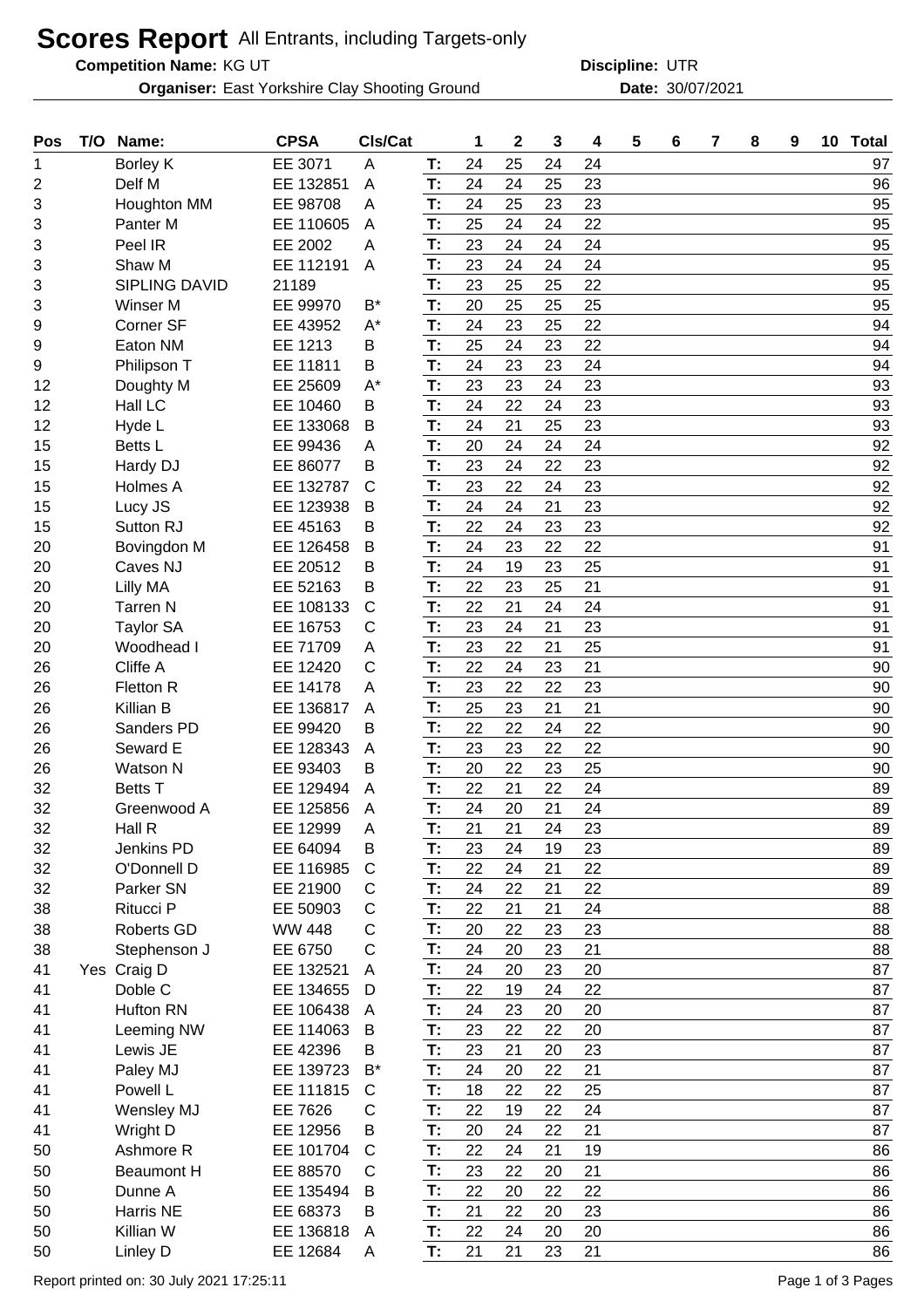## **Scores Report** All Entrants, including Targets-only

**Competition Name:**

**Organiser:** East Yorkshire Clay Shooting Ground **30/07/2021** Date: 30/07/2021

KG UT UTR **Discipline:**

| Pos | T/O | Name:                  | <b>CPSA</b>  | CIs/Cat      |    | 1  | $\overline{2}$ | 3  | 4  | 5 | 6 | 7 | 8 | 9 | 10 | <b>Total</b> |
|-----|-----|------------------------|--------------|--------------|----|----|----------------|----|----|---|---|---|---|---|----|--------------|
| 50  |     | Osborne P              | EE 130791    | $B^*$        | т: | 24 | 21             | 20 | 21 |   |   |   |   |   |    | 86           |
| 50  |     | Seward A               | EE 126280    | $\mathsf{C}$ | T: | 23 | 23             | 19 | 21 |   |   |   |   |   |    | 86           |
| 50  |     | <b>Taylor WA</b>       | EE 140455    | D            | T: | 23 | 19             | 23 | 21 |   |   |   |   |   |    | 86           |
| 59  |     | <b>Branthwaite G</b>   | EE 27785     | В            | T: | 21 | 21             | 22 | 21 |   |   |   |   |   |    | 85           |
| 59  |     | <b>Bryant M</b>        | EE 119986    | В            | T: | 22 | 23             | 19 | 21 |   |   |   |   |   |    | 85           |
| 59  |     | Chaplow P              | EE 300       | D*           | T: | 17 | 22             | 21 | 25 |   |   |   |   |   |    | 85           |
| 59  |     | Parker <sub>RT</sub>   | EE 141924    | $C^*$        | T: | 23 | 20             | 21 | 21 |   |   |   |   |   |    | 85           |
| 59  |     | Parsons N              | <b>IM 31</b> | В            | T: | 23 | 18             | 23 | 21 |   |   |   |   |   |    | 85           |
| 59  |     | Reilly JJ              | EE 42743     | B            | T: | 21 | 22             | 19 | 23 |   |   |   |   |   |    | 85           |
| 59  |     | <b>Ritchie K</b>       | EE 126380    | C            | T: | 21 | 21             | 20 | 23 |   |   |   |   |   |    | 85           |
| 66  |     | Hayhurst AN            | EE 29372     | C            | T: | 24 | 19             | 20 | 21 |   |   |   |   |   |    | 84           |
| 66  |     | McReynolds C           | EE 125309    | B            | T: | 22 | 21             | 21 | 20 |   |   |   |   |   |    | 84           |
| 66  |     | Molnar DM              | EE 140592    | C            | T: | 21 | 18             | 23 | 22 |   |   |   |   |   |    | 84           |
| 66  |     | Paley A                | EE 86856     | B*           | T: | 24 | 20             | 20 | 20 |   |   |   |   |   |    | 84           |
| 66  |     | Shaw IT                | EE 31770     | В            | T: | 22 | 21             | 21 | 20 |   |   |   |   |   |    | 84           |
| 66  |     | <b>Wright MS</b>       | EE 100819    | B            | T: | 21 | 22             | 21 | 20 |   |   |   |   |   |    | 84           |
| 72  |     | Brightman JE           | EE 43085     | $B^*$        | T: | 21 | 23             | 20 | 19 |   |   |   |   |   |    | 83           |
| 72  |     | Fox R                  | EE 117802    | $C^*$        | T: | 21 | 22             | 20 | 20 |   |   |   |   |   |    | 83           |
| 72  |     | Winn JH                | EE 9739      | В            | T: | 22 | 16             | 24 | 21 |   |   |   |   |   |    | 83           |
| 75  |     | Carter GR              | EE 118210    | B            | T: | 20 | 22             | 20 | 20 |   |   |   |   |   |    | 82           |
| 75  |     | Gibson PL              | EE 12860     | C            | T: | 20 | 22             | 20 | 20 |   |   |   |   |   |    | 82           |
| 75  |     |                        | EE 62598     | B            | T: | 20 | 23             | 19 | 20 |   |   |   |   |   |    | 82           |
|     |     | <b>Reynolds ND</b>     |              |              |    |    |                |    |    |   |   |   |   |   |    |              |
| 78  |     | Greenwood AA           | EE 143487    | $C^*$        | T: | 20 | 21             | 20 | 20 |   |   |   |   |   |    | 81           |
| 78  |     | Rowe TJM               | EE 15951     | В            | T: | 20 | 21             | 20 | 20 |   |   |   |   |   |    | 81           |
| 78  |     | <b>Wick RG</b>         | EE 34535     | D            | T: | 22 | 19             | 22 | 18 |   |   |   |   |   |    | 81           |
| 81  |     | <b>Barker MA</b>       | EE 129196    | D            | T: | 19 | 18             | 22 | 21 |   |   |   |   |   |    | 80           |
| 81  |     | Cooper MH              | EE 71987     | В            | T: | 19 | 21             | 20 | 20 |   |   |   |   |   |    | 80           |
| 81  |     | Routledge A            | EE 101328    | $\mathsf{C}$ | T: | 22 | 17             | 20 | 21 |   |   |   |   |   |    | 80           |
| 84  |     | Bate S                 | EE 96600     | C            | T: | 18 | 18             | 21 | 22 |   |   |   |   |   |    | 79           |
| 84  |     | Dixon E                | EE 134946    | D            | T: | 21 | 18             | 22 | 18 |   |   |   |   |   |    | 79           |
| 84  |     | <b>Insley PA</b>       | EE 55961     | С            | T: | 20 | 20             | 20 | 19 |   |   |   |   |   |    | 79           |
| 84  |     | Lazenby AG             | EE 49972     | C            | T: | 21 | 19             | 20 | 19 |   |   |   |   |   |    | 79           |
| 84  |     | Leightley JJ           | EE 127623    | $\mathsf{C}$ | T: | 17 | 20             | 19 | 23 |   |   |   |   |   |    | 79           |
| 84  |     | Newton P               | EE 16875     | В            | T: | 21 | 20             | 21 | 17 |   |   |   |   |   |    | 79           |
| 90  |     | Lilly P                | EE 118616    | C            | Т: | 16 | 20             | 20 | 22 |   |   |   |   |   |    | 78           |
| 90  |     | Paige A                | EE 12950     | $C^*$        | T: | 20 | 22             | 16 | 20 |   |   |   |   |   |    | 78           |
| 90  |     | <b>Titterington PS</b> | EE 90393     | B            | T: | 18 | 18             | 21 | 21 |   |   |   |   |   |    | 78           |
| 93  |     | Carrie R               | EE 122119    | D*           | T: | 21 | 17             | 17 | 22 |   |   |   |   |   |    | 77           |
| 93  |     | Dukes W                | EE 110161    | C            | T: | 23 | 18             | 22 | 14 |   |   |   |   |   |    | 77           |
| 95  |     | Mansfield J            | EE 141975    | $D^*$        | T: | 20 | 19             | 20 | 17 |   |   |   |   |   |    | 76           |
| 96  |     | Phillips AJ            | EE 68795     | D            | T: | 17 | 19             | 19 | 20 |   |   |   |   |   |    | 75           |
| 96  |     | Urbanski V             | EE 28890     | D            | T: | 20 | 19             | 21 | 15 |   |   |   |   |   |    | 75           |
| 96  |     | Vere-Hodge MJD         | EE 38622     | D*           | T: | 18 | 18             | 20 | 19 |   |   |   |   |   |    | 75           |
| 99  |     | Maclean DJ             | EE 139713    | $\mathsf{C}$ | T: | 18 | 19             | 20 | 17 |   |   |   |   |   |    | 74           |
| 99  |     | Ross I                 | SS 4759      | B            | T: | 17 | 17             | 21 | 19 |   |   |   |   |   |    | 74           |
| 99  |     | <b>Turnes GR</b>       | EE 90649     | D*           | T: | 17 | 17             | 21 | 19 |   |   |   |   |   |    | 74           |
| 102 |     | Coupe B                | EE 30788     | $\mathsf C$  | T: | 20 | 17             | 20 | 15 |   |   |   |   |   |    | 72           |
| 102 |     | Spencer C              | EE 144596    | D*           | T: | 17 | 18             | 20 | 17 |   |   |   |   |   |    | 72           |
| 102 |     | Westaway BJ            | EE 103013    | $D^*$        | T: | 20 | 21             | 14 | 17 |   |   |   |   |   |    | 72           |
| 105 |     | <b>Taylor ER</b>       | EE 23213     | D            | T: | 18 | 20             | 20 | 13 |   |   |   |   |   |    | 71           |
| 106 |     |                        | EE 112841    | D            | T. | 17 | 20             | 20 | 13 |   |   |   |   |   |    | 70           |
| 106 |     | Gallagher AT<br>Pain C |              | D*           | T: | 21 | 17             | 15 | 17 |   |   |   |   |   |    | 70           |
|     |     |                        | EE 99155     |              |    |    |                |    |    |   |   |   |   |   |    |              |
| 106 |     | Smith K                | EE 102835    | $\mathsf{C}$ | T: | 18 | 17             | 16 | 19 |   |   |   |   |   |    | 70           |
| 109 |     | Czachar J              | EE 52928     | C            | T: | 18 | 14             | 18 | 18 |   |   |   |   |   |    | 68           |
| 110 |     | <b>Howlett GK</b>      | EE 45553     | D*           | T: | 19 | 16             | 17 | 15 |   |   |   |   |   |    | 67           |

Report printed on: 30 July 2021 17:25:11 CHA CONSERVERGIA CONSERVERGENCE PAGE 2 of 3 Pages